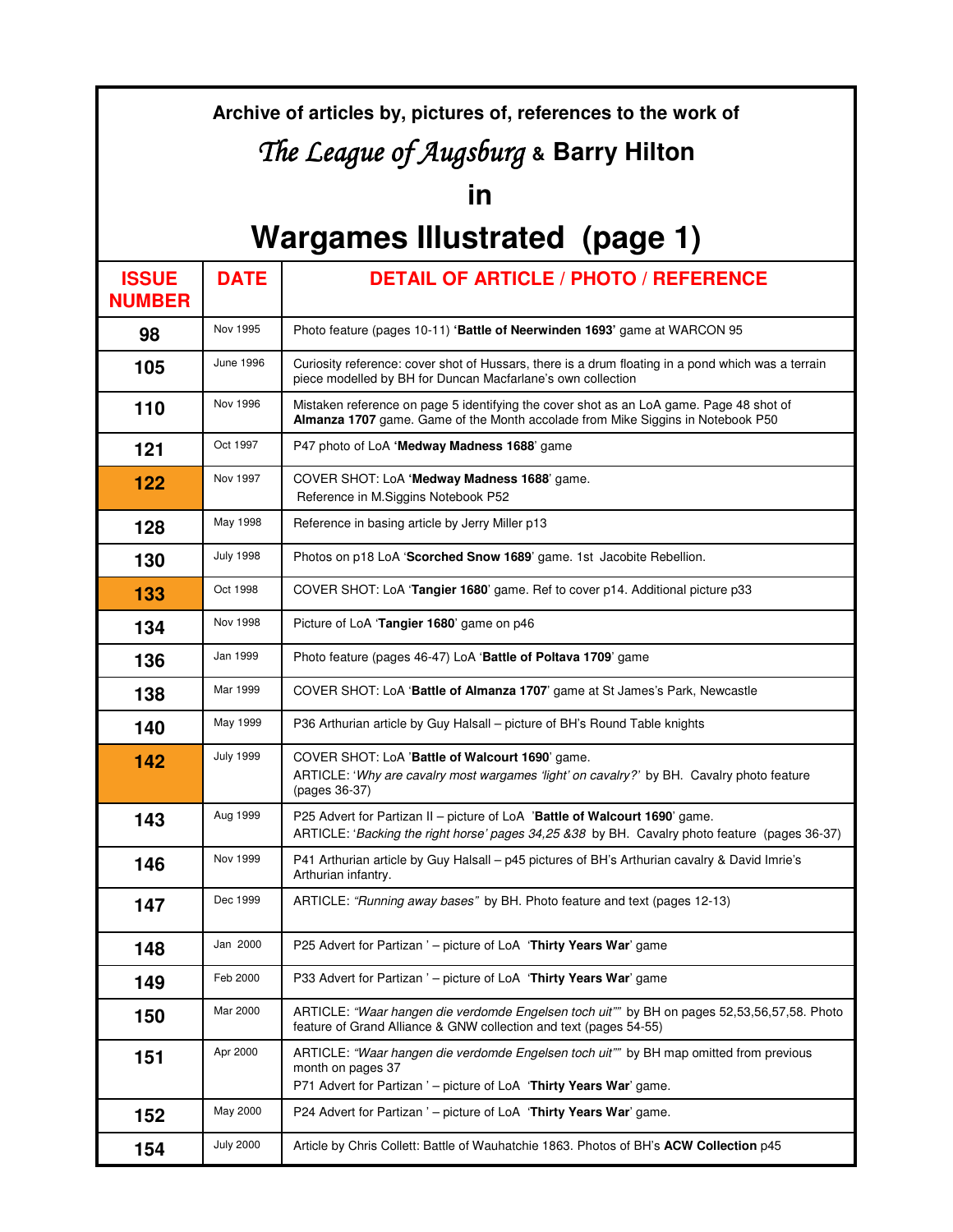| Archive of articles by, pictures of, references to the work of |                  |                                                                                                                                                                                                                               |  |  |  |  |
|----------------------------------------------------------------|------------------|-------------------------------------------------------------------------------------------------------------------------------------------------------------------------------------------------------------------------------|--|--|--|--|
| The League of Augsburg & Barry Hilton                          |                  |                                                                                                                                                                                                                               |  |  |  |  |
| in                                                             |                  |                                                                                                                                                                                                                               |  |  |  |  |
| <b>Wargames Illustrated (page 2)</b>                           |                  |                                                                                                                                                                                                                               |  |  |  |  |
| <b>ISSUE</b><br><b>NUMBER</b>                                  | <b>DATE</b>      | <b>DETAIL OF ARTICLE / PHOTO / REFERENCE</b>                                                                                                                                                                                  |  |  |  |  |
| 157                                                            | Oct 2000         | COVER SHOT: BH's 'Battle of Killiecrankie 1689' game.<br>ARTICLE: 'Wargaming the Glorious Revolution, 1688 (and slightly beyond) by BH pages 16,17 &<br>20. Photo feature:' Battle of Killiecrankie 1689' (pages 18-19)       |  |  |  |  |
| 158                                                            | Nov 2000         | PHOTO FEATURE LoA games pages 53-54                                                                                                                                                                                           |  |  |  |  |
| 161                                                            | Feb 2001         | PHOTO FEATURE LoA games pages 34-35                                                                                                                                                                                           |  |  |  |  |
| 162                                                            | Mar 2001         | Reference Siggin's Wargamer's Notebook p53 : LoA game of the year Crimea                                                                                                                                                      |  |  |  |  |
| 165                                                            | June 2001        | PHOTO FEATURE BH Crimean Collection page 52                                                                                                                                                                                   |  |  |  |  |
| 168                                                            | Sept 2001        | Reference Siggin's Wargamer's Notebook p32 : LoA Ancients game.                                                                                                                                                               |  |  |  |  |
| 170                                                            | Nov 2001         | Photos and comment on p7 LoA 'Dark Ages' game. Reference Siggin's Wargamer's Notebook p59                                                                                                                                     |  |  |  |  |
| 173                                                            | Feb 2002         | Reference Siggin's Wargamer's Notebook p34 : LoA Ancients game.<br>ARTICLE: 'Dedicated followers of fashion' by BH pages 53-54. Photo feature: LoA various stuff<br>(page 52)                                                 |  |  |  |  |
| 177                                                            | June 2002        | <b>COVER SHOT: BH 'Ancient Germans'</b><br>PHOTO FEATURE: LoA Ancients game pages 38-39                                                                                                                                       |  |  |  |  |
| 179                                                            | Aug 2002         | COVER SHOT:BH 'American Civil War Confederate Infantry'                                                                                                                                                                       |  |  |  |  |
| 181                                                            | Oct 2002         | P41 photo of LoA 'Thirty Years War' game at Claymore                                                                                                                                                                          |  |  |  |  |
| 184                                                            | Jan 2003         | LoA Ancients photos page 45                                                                                                                                                                                                   |  |  |  |  |
| 197                                                            | Feb 2004         | ARTICLE: 'Groundhog Day Part 1' by BH pages 25-31. Including photos of BH's WWII Eastern<br><b>Front</b> collection<br>ARTICLE: 'Size is everything' by BH pages 48-55. Including photos of BH's Grand Alliance<br>collection |  |  |  |  |
| 198                                                            | Mar 2004         | ARTICLE: 'Groundhog Day Part 2' by BH pages 25-31. Including photos of BH's WWII Eastern<br><b>Front</b> collection                                                                                                           |  |  |  |  |
| 199                                                            | Apr 2004         | COVER SHOT: BH 'WWII Eastern Front 1941' collection<br>ARTICLE: 'Storming the Tartar Ditch' by BH pages 42-45. Including photos of BH's WWII Eastern<br><b>Front</b> collection                                               |  |  |  |  |
| 200                                                            | May 2004         | COVER SHOT:BH 'WWII Micro tanks 1939' collection<br>ARTICLE: 'Storming the Tartar Ditch' by BH pages 42-45. Including photos of BH's WWII Eastern<br><b>Front</b> collection                                                  |  |  |  |  |
| 201                                                            | <b>June 2004</b> | ARTICLE: 'Marshalling Yards -Stalingrad 1942' by BH pages 14-18. Including photos of BH's<br><b>WWII Eastern Front collection</b>                                                                                             |  |  |  |  |
| 202                                                            | <b>July 2005</b> | Photo-review Siggin's Notebook p28 of LoA 'Magnusiew Sept 1944' game.                                                                                                                                                         |  |  |  |  |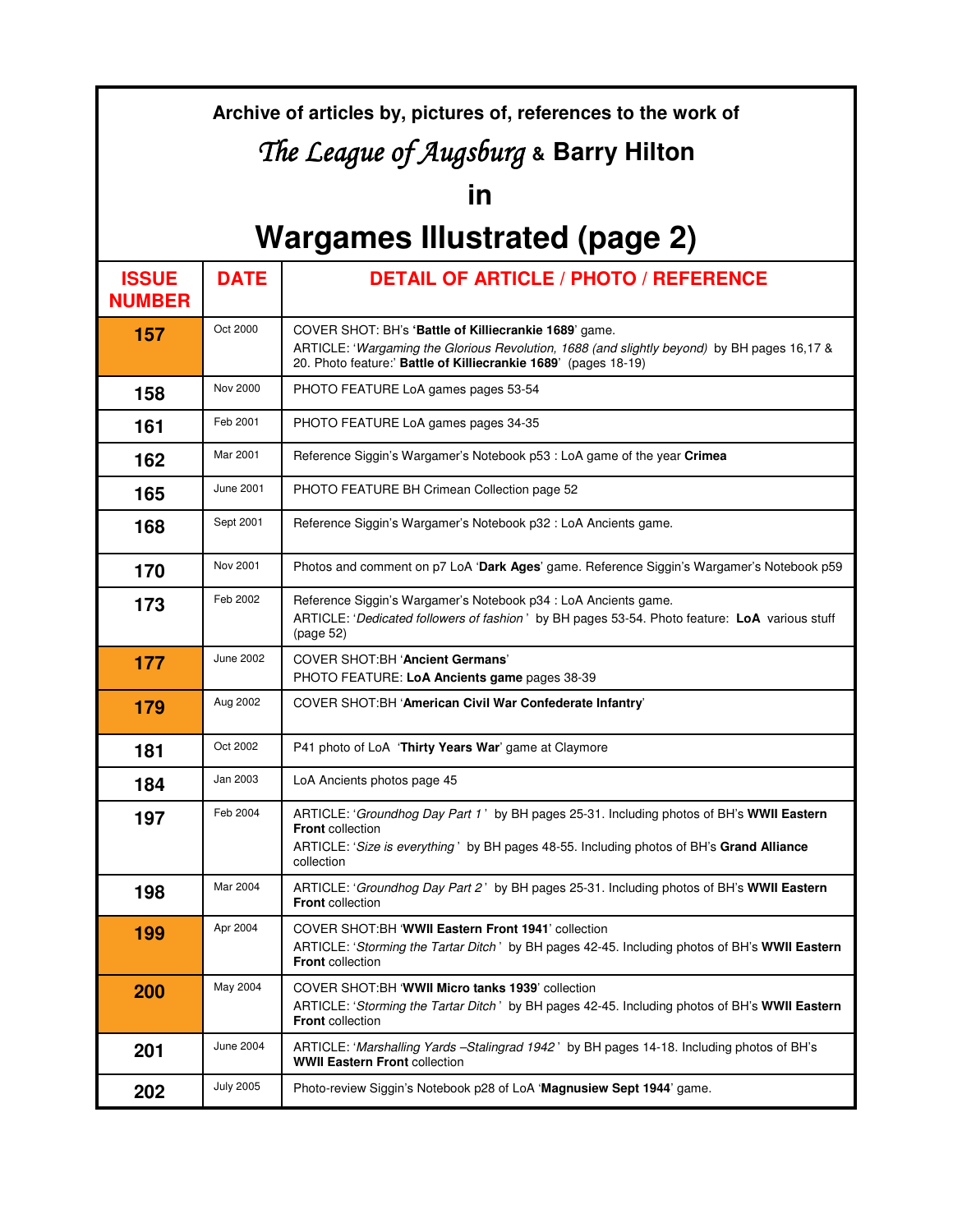#### **Archive of articles by, pictures of, references to the work of**

## The League of Augsburg & Barry Hilton

### **in**

# **Wargames Illustrated (page 3)**

| <b>ISSUE</b><br><b>NUMBER</b> | <b>DATE</b>      | <b>DETAIL OF ARTICLE / PHOTO / REFERENCE</b>                                                                                                                                                                                                                                                                                           |
|-------------------------------|------------------|----------------------------------------------------------------------------------------------------------------------------------------------------------------------------------------------------------------------------------------------------------------------------------------------------------------------------------------|
| 205                           | Oct 2004         | ARTICLE: 'One rule for you Part 1' by BH pages 20-23. Featuring photos from BH's ' WWII<br>Eastern Front ' collection.<br>Reference in Siggin's Notebook p46                                                                                                                                                                           |
| 206                           | Nov 2004         | COVER SHOT:BH '28mm Soviet Infantry 1944'<br>ARTICLE: 'One rule for you Part 2' by BH pages 24-28. Featuring photos from BH's ' WWII<br>Eastern Front 'collection.                                                                                                                                                                     |
| 207                           | Dec 2004         | ARTICLE: 'One rule for you Part 3' by BH pages 24-28. Featuring photos from BH's ' WWII<br>collection.                                                                                                                                                                                                                                 |
| 208                           | Jan 2005         | COVER SHOT: 'Zulu Wars 24th Foot' painted by BH for the collection of Adrian Howe<br>ARTICLE: 'One rule for you Part 4' by BH pages 30-33. Featuring photos from BH's ' WWII<br>collection.<br>Featuring photos from BH's ' WWII Eastern & Western Front' collections.                                                                 |
| 209                           | June 2001        | Featuring photos from BH's ' WWII Polish 1939' collection supporting an article by DrKS Gebhardt<br>on pages 46-50.<br>Photo game review of Italian Wars' game from CLAYMORE 2004 on page 53<br>ADVERTISEMENT p61 BH/LoA Website back online.                                                                                          |
| 212                           | May 2005         | ARTICLE: 'Offensive behaviour'' by BH pages 18-22. Featuring photos from BH's ' WWII Eastern<br>Front' collection.<br>Featuring photos from BH's ' WWII' collection supporting an article by Richard Marsh on pages 34-<br>37.                                                                                                         |
| 214                           | <b>July 2005</b> | ARTICLE: 'More offensive behaviour'' by BH pages 40-42. Featuring photos from BH's ' WWII<br>Eastern Front' collection.<br>Picture review of Partizan May 05 p45: photos of BH's 'Battle of Sedgemoor 1685' game                                                                                                                       |
| 216                           | Sept 2005        | ARTICLE: 'Two Countries separated by the same hobby?' by BH pages 26-30.                                                                                                                                                                                                                                                               |
| 217                           | Oct 2005         | Featuring photos from BH's ' WWII' collection supporting an article by David Bickley on pages 42-<br>45.                                                                                                                                                                                                                               |
| 218                           | Dec 2005         | Featuring photos from BH's ' WW1 Dreadnoughts' collection supporting an article by Richard<br>Wimpenny on pages 25 & 28.<br>Featuring photo from BH's 'WWII' collection supporting an article page 45 – review section.                                                                                                                |
| 219                           | Jan 2006         | ARTICLE: 'Ascending scales' by BH pages 18-22. Featuring photos from BH's ' WWII ' collection.<br>Featuring photos from BH's ' WW1 Dreadnoughts' collection supporting an article by Richard<br>Wimpenny on pages 27 & 28.<br>Featuring photos from BH's ' WWII' collection supporting an article by David Bickley on pages 34-<br>38. |
| 220                           | Feb 2006         | Featuring photos from BH's ' WW1 Dreadnoughts' collection supporting an article by Richard<br>Wimpenny on pages 27 -29.                                                                                                                                                                                                                |
| 221                           | Mar 2006         | Featuring a photo of a SYW Austrian command group painted by BH' collection supporting an<br>article by Ray Lucas on page 34.                                                                                                                                                                                                          |
| 223                           | May 2006         | Featuring photos from BH's ' GNW' collection on contents page: 4 & 'FLODDEN' collection on p6.<br>ARTICLE: 'Flying the flag' by BH pages 36-39 Featuring photos from BH's various collections.                                                                                                                                         |
| 225                           | <b>July 2006</b> | COVER SHOT: 'Zulu Wars British Infantry 24th Foot' painted by BH for the collection of Adrian<br>Howe                                                                                                                                                                                                                                  |